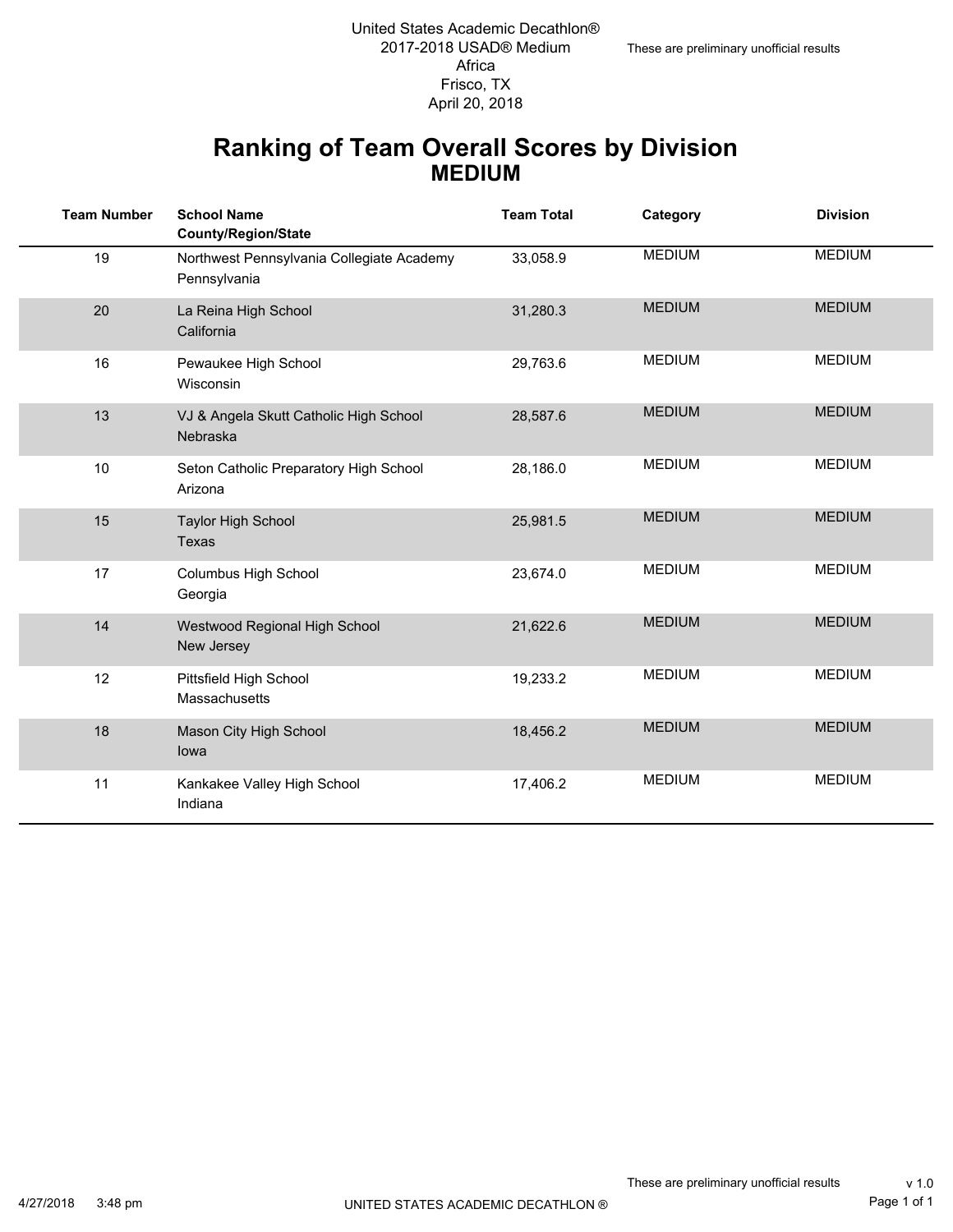2017-2018 USAD® Medium Africa Frisco, TX United States Academic Decathlon® April 20, 2018

## **Top Overall Scorer By Team**

| ID   | <b>First Name</b><br><b>Last Name</b> | <b>School Name</b><br><b>County/Region/State</b>          | <b>Score</b><br>Rank | <b>HSV</b> |
|------|---------------------------------------|-----------------------------------------------------------|----------------------|------------|
| 1001 | Robert<br><b>Buessing</b>             | Seton Catholic Preparatory High School<br>Arizona         | 6,306.1              | Honor      |
| 1102 | Abigail<br><b>Tobias</b>              | Kankakee Valley High School<br>Indiana                    | 4,498.3              | Honor      |
| 1203 | Emelyn<br>Theriault                   | Pittsfield High School<br>Massachusetts                   | 4,164.3              | Honor      |
| 1304 | Aiden<br>Gnuse                        | VJ & Angela Skutt Catholic High School<br>Nebraska        | 5,597.4              | Scholastic |
| 1401 | Rebecca<br><b>Brandon</b>             | Westwood Regional High School<br>New Jersey               | 5,086.3              | Honor      |
| 1501 | Toby<br><b>Sellers</b>                | <b>Taylor High School</b><br>Texas                        | 5,594.6<br>1         | Honor      |
| 1602 | Janie<br>Xue                          | Pewaukee High School<br>Wisconsin                         | 6,906.4              | Honor      |
| 1702 | Emma<br>Slavens                       | Columbus High School<br>Georgia                           | 4,928.6              | Honor      |
| 1805 | Sarah<br>Dodd                         | Mason City High School<br>lowa                            | 3,406.0              | Scholastic |
| 1901 | Ahmed<br>Abukar                       | Northwest Pennsylvania Collegiate Academy<br>Pennsylvania | 6,962.3              | Honor      |
| 2002 | Jenna<br>Matus                        | La Reina High School<br>California                        | 7,283.0              | Honor      |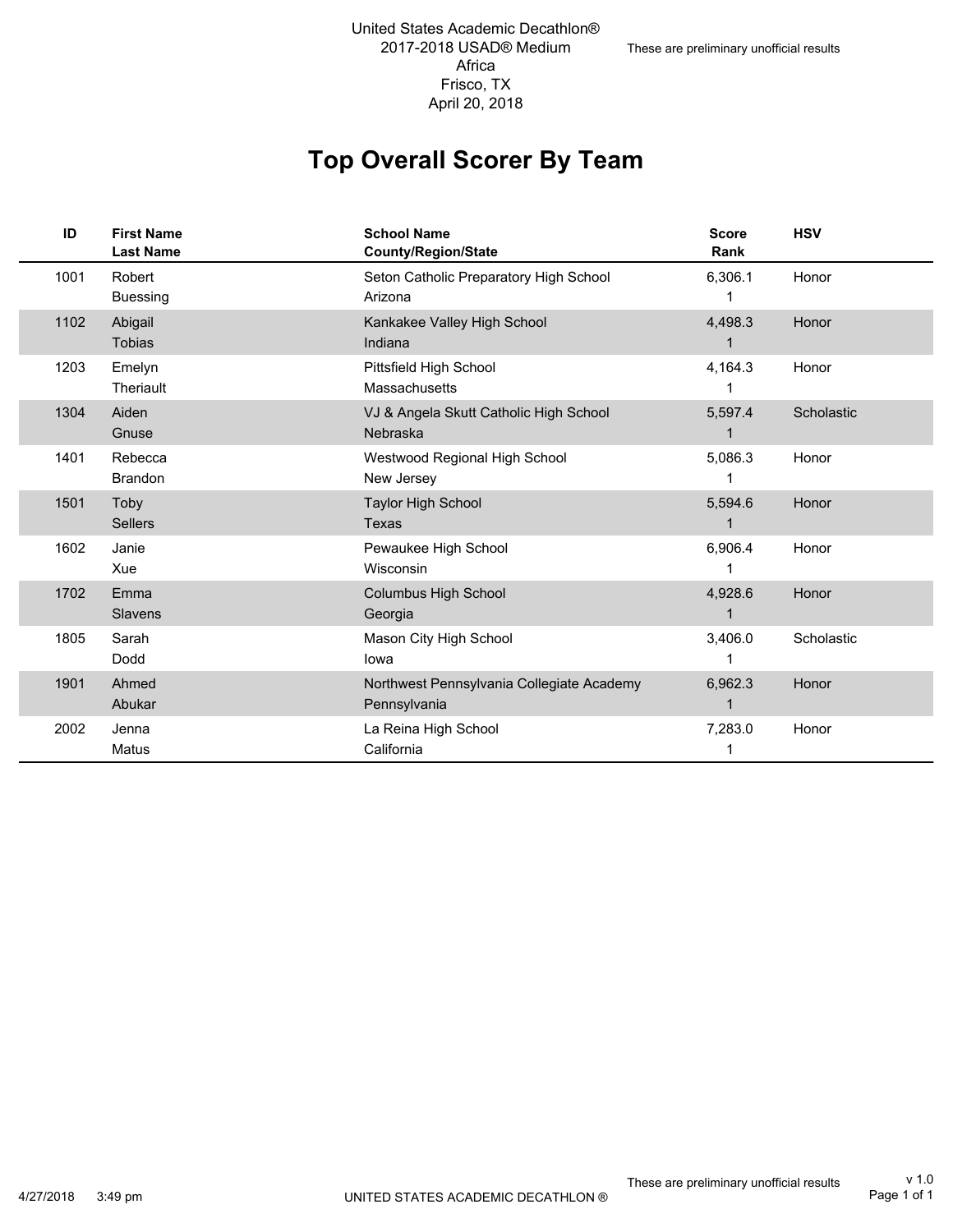# **Top Scores for Decathlon By Division MEDIUM**

| ID   | <b>First Name</b><br><b>Last Name</b> | <b>School Name</b><br><b>County/Region/State</b> | <b>Score</b><br>Rank | <b>HSV</b> |
|------|---------------------------------------|--------------------------------------------------|----------------------|------------|
| 2002 | Jenna                                 | La Reina High School                             | 7,283.0              | Honor      |
|      | Matus                                 | California                                       |                      |            |
| 1901 | Ahmed                                 | Northwest Pennsylvania Collegiate Academy        | 6,962.3              | Honor      |
|      | Abukar                                | Pennsylvania                                     | 2                    |            |
| 1602 | Janie                                 | Pewaukee High School                             | 6,906.4              | Honor      |
|      | Xue                                   | Wisconsin                                        | 3                    |            |
| 1004 | <b>Dillon</b>                         | Seton Catholic Preparatory High School           | 6,052.4              | Scholastic |
|      | Shipley                               | Arizona                                          |                      |            |
| 1604 | Emily                                 | Pewaukee High School                             | 5,782.0              | Scholastic |
|      | <b>Willis</b>                         | <b>Wisconsin</b>                                 | 2                    |            |
| 1304 | Aiden                                 | VJ & Angela Skutt Catholic High School           | 5,597.4              | Scholastic |
|      | Gnuse                                 | Nebraska                                         | 3                    |            |
| 1908 | Spencer                               | Northwest Pennsylvania Collegiate Academy        | 4,797.4              | Varsity    |
|      | <b>Brennan</b>                        | Pennsylvania                                     |                      |            |
| 1309 | Claire                                | VJ & Angela Skutt Catholic High School           | 4,699.1              | Varsity    |
|      | Pape                                  | <b>Nebraska</b>                                  | 2                    |            |
| 1907 | Jack                                  | Northwest Pennsylvania Collegiate Academy        | 4,668.9              | Varsity    |
|      | Kociolek                              | Pennsylvania                                     | 3                    |            |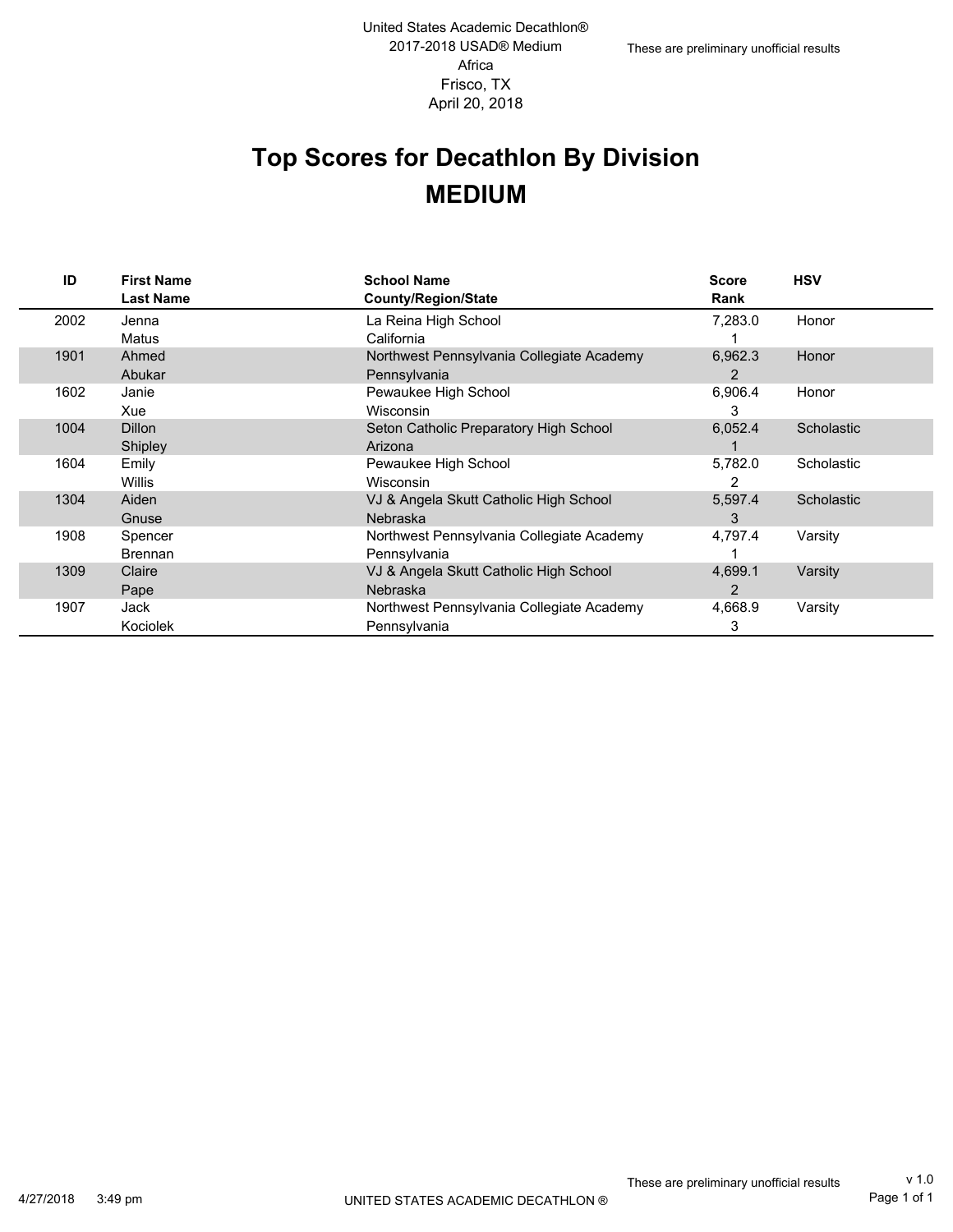#### **MEDIUM Top Score for Event Art By Division**

| ID   | <b>First Name</b><br><b>Last Name</b> | <b>Team Name</b><br><b>County/Region/State</b> | <b>Score</b><br>Rank | <b>HSV</b> |
|------|---------------------------------------|------------------------------------------------|----------------------|------------|
| 1901 | Ahmed                                 | Northwest Pennsylvania Collegiate Academy      | 940.0                | Honor      |
|      | Abukar                                | Pennsylvania                                   | 1                    |            |
| 2001 | Erin                                  | La Reina High School                           | 940.0                | Honor      |
|      | Kistler                               | California                                     | 1                    |            |
| 2002 | Jenna                                 | La Reina High School                           | 880.0                | Honor      |
|      | Matus                                 | California                                     | 2                    |            |
| 1602 | Janie                                 | Pewaukee High School                           | 860.0                | Honor      |
|      | Xue                                   | Wisconsin                                      | 3                    |            |
| 1905 | Joseph                                | Northwest Pennsylvania Collegiate Academy      | 840.0                | Scholastic |
|      | Smith                                 | Pennsylvania                                   | 1                    |            |
| 1604 | Emily                                 | Pewaukee High School                           | 820.0                | Scholastic |
|      | <b>Willis</b>                         | Wisconsin                                      | $\overline{2}$       |            |
| 2005 | Sarah                                 | La Reina High School                           | 760.0                | Scholastic |
|      | Fournell                              | California                                     | 3                    |            |
| 1908 | Spencer                               | Northwest Pennsylvania Collegiate Academy      | 680.0                | Varsity    |
|      | <b>Brennan</b>                        | Pennsylvania                                   | 1                    |            |
| 1907 | <b>Jack</b>                           | Northwest Pennsylvania Collegiate Academy      | 640.0                | Varsity    |
|      | Kociolek                              | Pennsylvania                                   | 2                    |            |
| 1608 | Madelyn                               | Pewaukee High School                           | 620.0                | Varsity    |
|      | Postulart                             | Wisconsin                                      | 3                    |            |
| 1307 | Grant                                 | VJ & Angela Skutt Catholic High School         | 620.0                | Varsity    |
|      | Richter-Egger                         | Nebraska                                       | 3                    |            |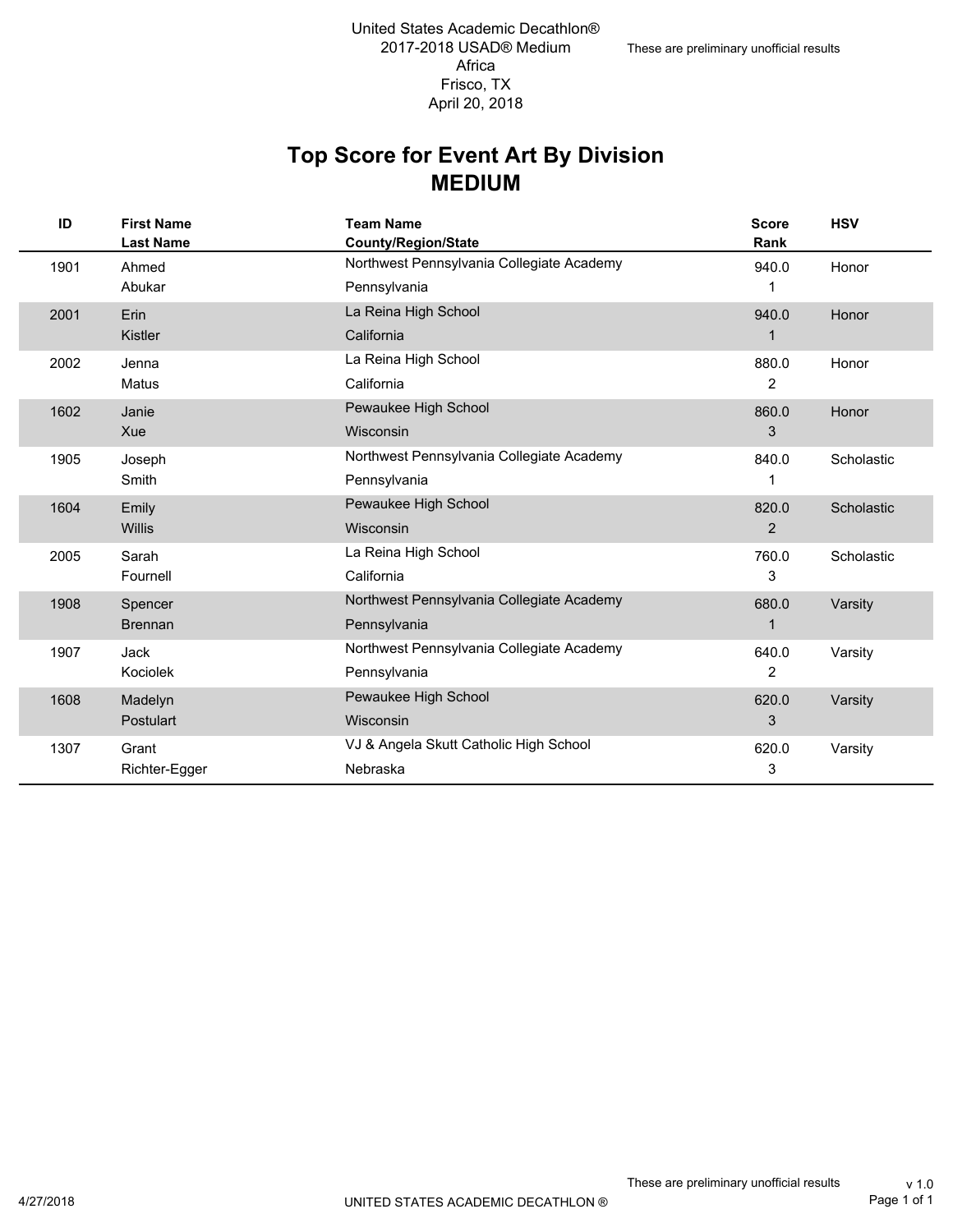#### **MEDIUM Top Score for Event Economics By Division**

| ID   | <b>First Name</b><br><b>Last Name</b> | <b>Team Name</b><br>County/Region/State                   | <b>Score</b><br>Rank    | <b>HSV</b> |
|------|---------------------------------------|-----------------------------------------------------------|-------------------------|------------|
| 2002 | Jenna                                 | La Reina High School                                      | 940.0                   | Honor      |
| 1901 | Matus<br>Ahmed                        | California<br>Northwest Pennsylvania Collegiate Academy   | $\mathbf{1}$<br>880.0   | Honor      |
|      | Abukar                                | Pennsylvania                                              | $\overline{2}$          |            |
| 1602 | Janie<br>Xue                          | Pewaukee High School<br>Wisconsin                         | 880.0<br>2              | Honor      |
| 1001 | Robert<br><b>Buessing</b>             | Seton Catholic Preparatory High School<br>Arizona         | 860.0<br>3              | Honor      |
| 1402 | Thomas<br>Tedesco                     | Westwood Regional High School<br>New Jersey               | 860.0<br>3              | Honor      |
| 1004 | <b>Dillon</b><br>Shipley              | Seton Catholic Preparatory High School<br>Arizona         | 840.0<br>1              | Scholastic |
| 1904 | Garrett<br>Kindle                     | Northwest Pennsylvania Collegiate Academy<br>Pennsylvania | 780.0<br>$\overline{2}$ | Scholastic |
| 2006 | Cydney<br>Maxwell                     | La Reina High School<br>California                        | 720.0<br>3              | Scholastic |
| 1604 | Emily<br><b>Willis</b>                | Pewaukee High School<br>Wisconsin                         | 720.0<br>3              | Scholastic |
| 1304 | Aiden<br>Gnuse                        | VJ & Angela Skutt Catholic High School<br>Nebraska        | 720.0<br>3              | Scholastic |
| 1908 | Spencer<br><b>Brennan</b>             | Northwest Pennsylvania Collegiate Academy<br>Pennsylvania | 740.0<br>$\mathbf{1}$   | Varsity    |
| 1309 | Claire<br>Pape                        | VJ & Angela Skutt Catholic High School<br>Nebraska        | 640.0<br>2              | Varsity    |
| 1907 | Jack<br>Kociolek                      | Northwest Pennsylvania Collegiate Academy<br>Pennsylvania | 640.0<br>$\overline{2}$ | Varsity    |
| 1009 | Eric<br>Chinchilla                    | Seton Catholic Preparatory High School<br>Arizona         | 580.0<br>3              | Varsity    |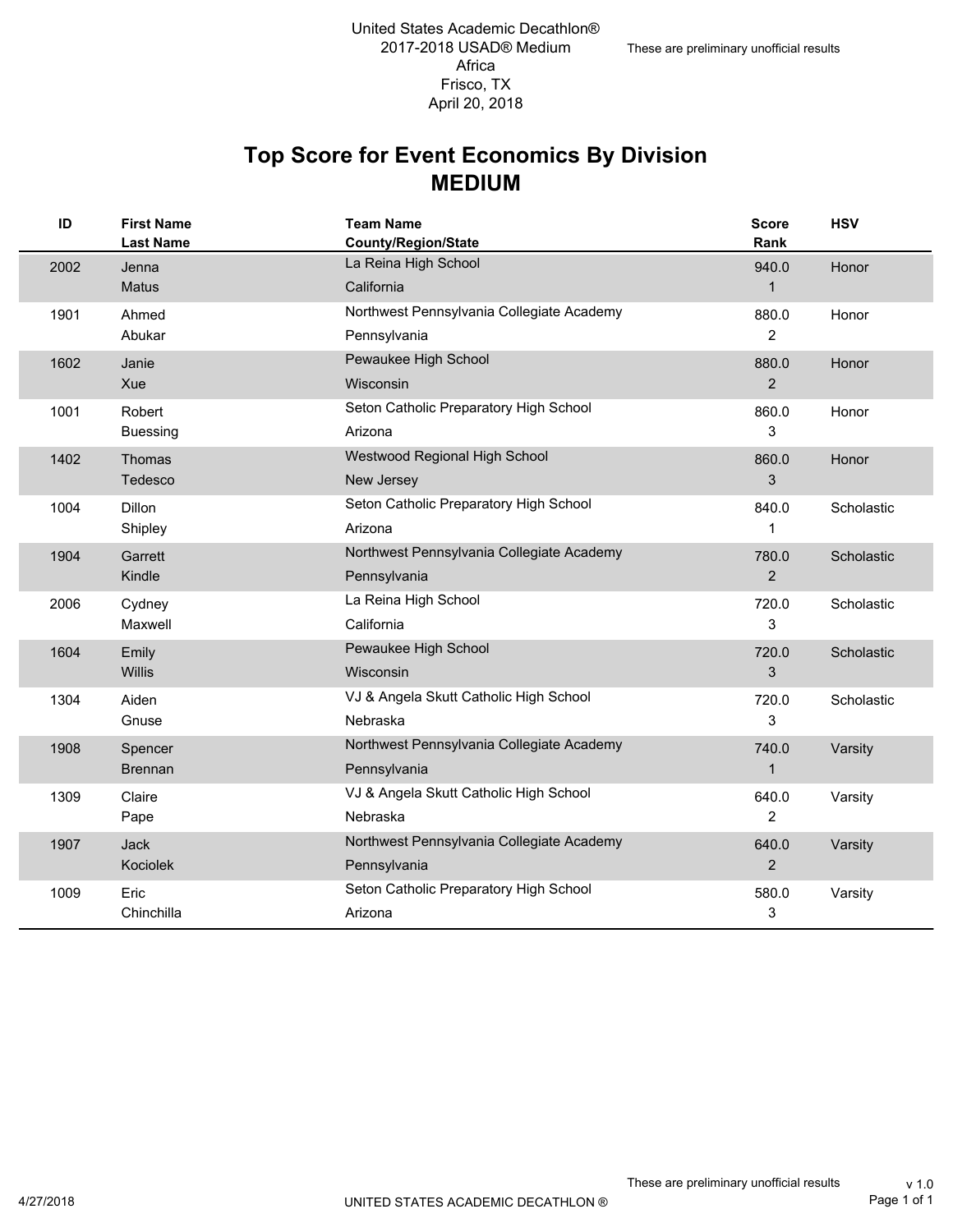#### **MEDIUM Top Score for Event Essay By Division**

| ID   | <b>First Name</b><br><b>Last Name</b> | <b>Team Name</b><br>County/Region/State   | <b>Score</b><br>Rank | <b>HSV</b> |
|------|---------------------------------------|-------------------------------------------|----------------------|------------|
| 1503 | Lexie                                 | <b>Taylor High School</b>                 | 935.0                | Honor      |
|      | <b>Whitworth</b>                      | Texas                                     | 1                    |            |
| 1602 | Janie                                 | Pewaukee High School                      | 935.0                | Honor      |
|      | Xue                                   | Wisconsin                                 | 1                    |            |
| 1901 | Ahmed                                 | Northwest Pennsylvania Collegiate Academy | 928.0                | Honor      |
|      | Abukar                                | Pennsylvania                              | 2                    |            |
| 1903 | Cameron                               | Northwest Pennsylvania Collegiate Academy | 928.0                | Honor      |
|      | Earl                                  | Pennsylvania                              | 2                    |            |
| 2002 | Jenna                                 | La Reina High School                      | 903.0                | Honor      |
|      | Matus                                 | California                                | 3                    |            |
| 1805 | Sarah                                 | Mason City High School                    | 906.0                | Scholastic |
|      | Dodd                                  | lowa                                      | 1                    |            |
| 1006 | Emma                                  | Seton Catholic Preparatory High School    | 833.0                | Scholastic |
|      | Garcia                                | Arizona                                   | $\overline{2}$       |            |
| 2006 | Cydney                                | La Reina High School                      | 787.0                | Scholastic |
|      | Maxwell                               | California                                | 3                    |            |
| 1807 | Elise                                 | Mason City High School                    | 903.0                | Varsity    |
|      | Obermire                              | lowa                                      | 1                    |            |
| 1607 | Rudrani                               | Pewaukee High School                      | 890.0                | Varsity    |
|      | Suttar                                | Wisconsin                                 | $\overline{2}$       |            |
| 1707 | Campbell                              | <b>Columbus High School</b>               | 848.0                | Varsity    |
|      | Danley                                | Georgia                                   | 3                    |            |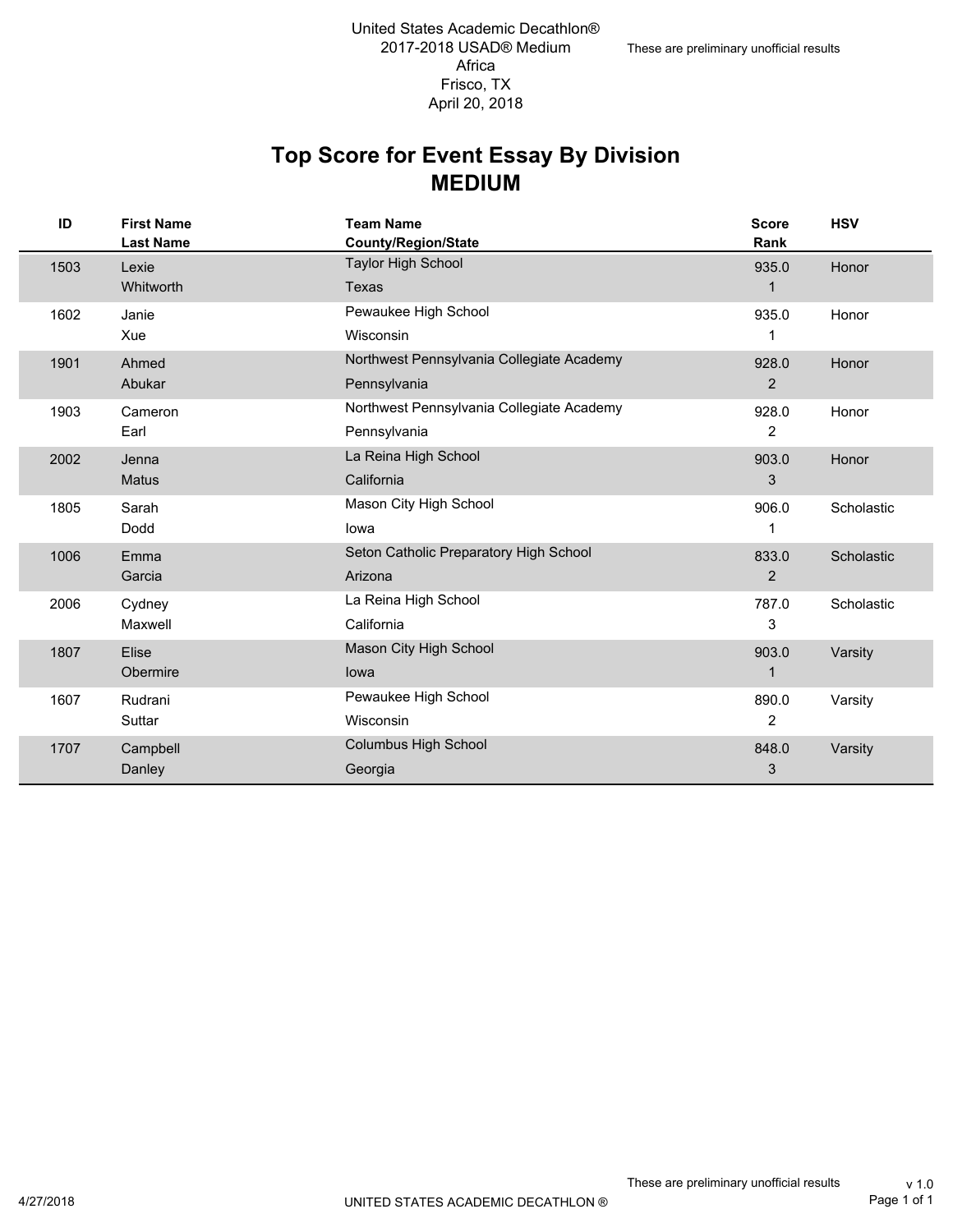#### **MEDIUM Top Score for Event Literature By Division**

| ID   | <b>First Name</b><br><b>Last Name</b> | <b>Team Name</b><br><b>County/Region/State</b>            | Score<br>Rank           | <b>HSV</b> |
|------|---------------------------------------|-----------------------------------------------------------|-------------------------|------------|
| 2001 | Erin<br>Kistler                       | La Reina High School<br>California                        | 920.0<br>1              | Honor      |
| 2002 | Jenna<br><b>Matus</b>                 | La Reina High School<br>California                        | 920.0<br>1              | Honor      |
| 1602 | Janie<br>Xue                          | Pewaukee High School<br>Wisconsin                         | 860.0<br>$\overline{2}$ | Honor      |
| 1001 | Robert<br><b>Buessing</b>             | Seton Catholic Preparatory High School<br>Arizona         | 860.0<br>2              | Honor      |
| 1901 | Ahmed<br>Abukar                       | Northwest Pennsylvania Collegiate Academy<br>Pennsylvania | 820.0<br>3              | Honor      |
| 1604 | Emily<br>Willis                       | Pewaukee High School<br>Wisconsin                         | 760.0<br>$\mathbf 1$    | Scholastic |
| 1004 | <b>Dillon</b><br>Shipley              | Seton Catholic Preparatory High School<br>Arizona         | 760.0<br>1              | Scholastic |
| 1504 | Gabriel<br>Kopit                      | <b>Taylor High School</b><br>Texas                        | 680.0<br>2              | Scholastic |
| 1405 | <b>Theres</b><br>Alexander            | Westwood Regional High School<br>New Jersey               | 680.0<br>$\overline{2}$ | Scholastic |
| 2005 | Sarah<br>Fournell                     | La Reina High School<br>California                        | 660.0<br>3              | Scholastic |
| 1305 | <b>Dillon</b><br>Ryan                 | VJ & Angela Skutt Catholic High School<br>Nebraska        | 660.0<br>3              | Scholastic |
| 1309 | Claire<br>Pape                        | VJ & Angela Skutt Catholic High School<br><b>Nebraska</b> | 680.0<br>$\mathbf 1$    | Varsity    |
| 1907 | Jack<br>Kociolek                      | Northwest Pennsylvania Collegiate Academy<br>Pennsylvania | 660.0<br>$\overline{2}$ | Varsity    |
| 1007 | Michael<br>Kittilson                  | Seton Catholic Preparatory High School<br>Arizona         | 620.0<br>3              | Varsity    |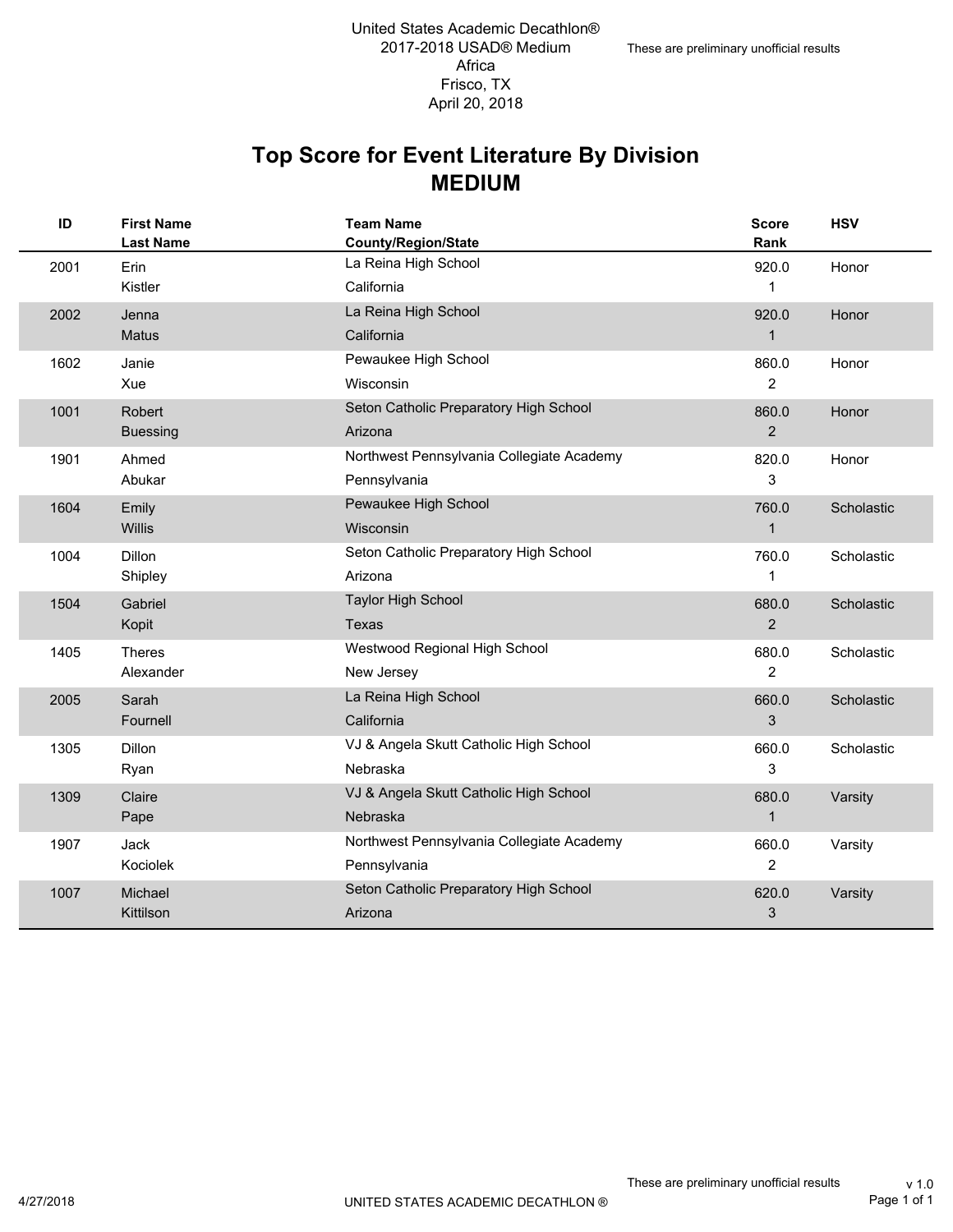#### **MEDIUM Top Score for Event Mathematics By Division**

| ID   | <b>First Name</b><br><b>Last Name</b> | <b>Team Name</b><br><b>County/Region/State</b> | <b>Score</b><br>Rank | <b>HSV</b> |
|------|---------------------------------------|------------------------------------------------|----------------------|------------|
| 2002 | Jenna                                 | La Reina High School                           | 1,000.0              | Honor      |
|      | <b>Matus</b>                          | California                                     | 1                    |            |
| 1301 | Josh                                  | VJ & Angela Skutt Catholic High School         | 971.4                | Honor      |
|      | Gromowsky                             | <b>Nebraska</b>                                | 2                    |            |
| 1602 | Janie                                 | Pewaukee High School                           | 971.4                | Honor      |
|      | Xue                                   | Wisconsin                                      | 2                    |            |
| 1302 | Caroline                              | VJ & Angela Skutt Catholic High School         | 942.9                | Honor      |
|      | Connolly                              | Nebraska                                       | 3                    |            |
| 1004 | <b>Dillon</b>                         | Seton Catholic Preparatory High School         | 971.4                | Scholastic |
|      | Shipley                               | Arizona                                        | 1                    |            |
| 1304 | Aiden                                 | VJ & Angela Skutt Catholic High School         | 971.4                | Scholastic |
|      | Gnuse                                 | <b>Nebraska</b>                                | 1                    |            |
| 1305 | <b>Dillon</b>                         | VJ & Angela Skutt Catholic High School         | 942.9                | Scholastic |
|      | Ryan                                  | Nebraska                                       | 2                    |            |
| 1904 | Garrett                               | Northwest Pennsylvania Collegiate Academy      | 914.3                | Scholastic |
|      | Kindle                                | Pennsylvania                                   | 3                    |            |
| 1309 | Claire                                | VJ & Angela Skutt Catholic High School         | 857.1                | Varsity    |
|      | Pape                                  | Nebraska                                       | 1                    |            |
| 1908 | Spencer                               | Northwest Pennsylvania Collegiate Academy      | 771.4                | Varsity    |
|      | <b>Brennan</b>                        | Pennsylvania                                   | $\overline{2}$       |            |
| 1008 | Patrick                               | Seton Catholic Preparatory High School         | 600.0                | Varsity    |
|      | Gorman                                | Arizona                                        | 3                    |            |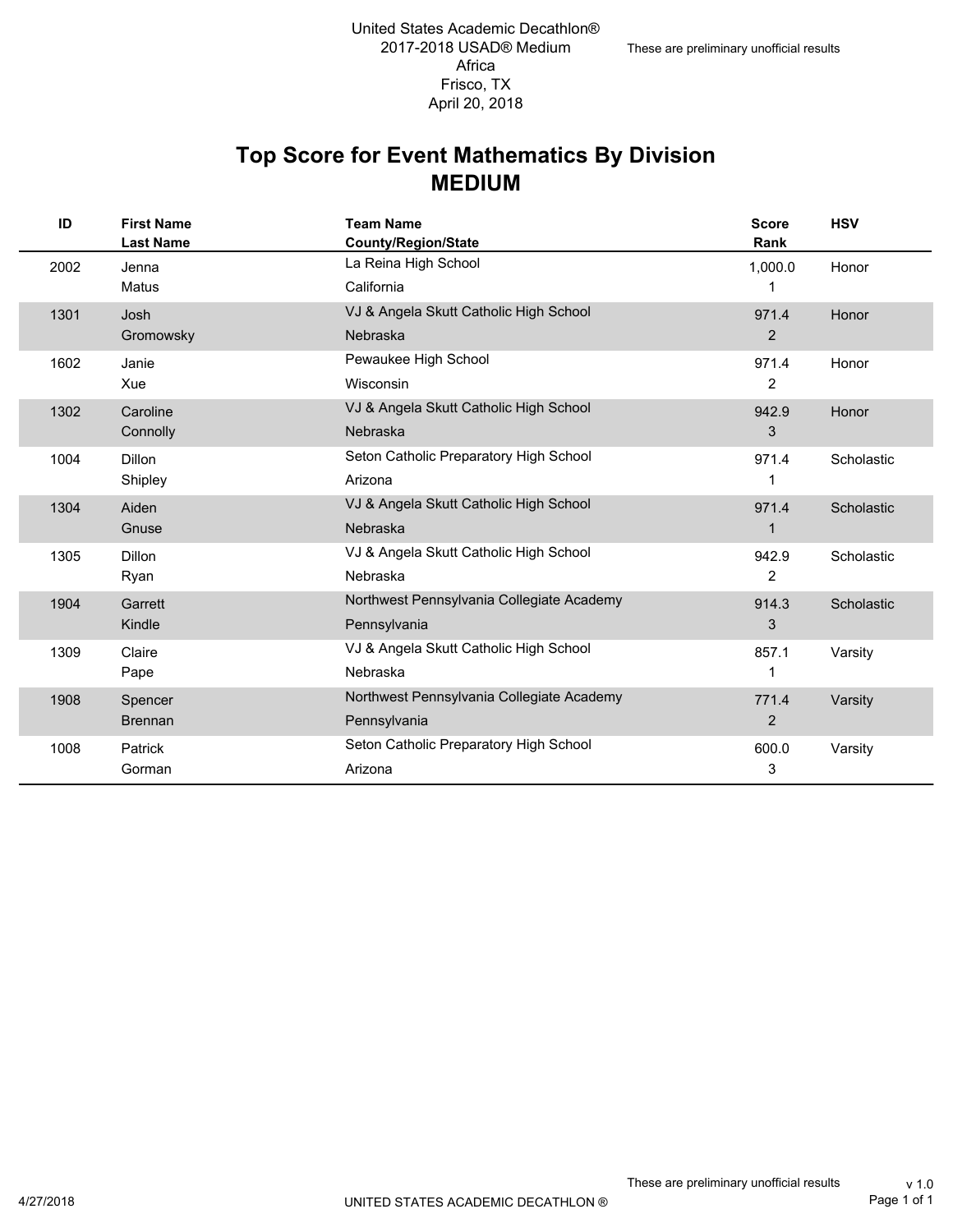#### **MEDIUM Top Score for Event Music By Division**

| ID   | <b>First Name</b><br><b>Last Name</b> | <b>Team Name</b><br><b>County/Region/State</b> | <b>Score</b><br>Rank | <b>HSV</b> |
|------|---------------------------------------|------------------------------------------------|----------------------|------------|
| 1901 | Ahmed                                 | Northwest Pennsylvania Collegiate Academy      | 800.0                | Honor      |
|      | Abukar                                | Pennsylvania                                   |                      |            |
| 1602 | Janie                                 | Pewaukee High School                           | 780.0                | Honor      |
|      | Xue                                   | Wisconsin                                      | 2                    |            |
| 2002 | Jenna                                 | La Reina High School                           | 760.0                | Honor      |
|      | <b>Matus</b>                          | California                                     | 3                    |            |
| 1004 | <b>Dillon</b>                         | Seton Catholic Preparatory High School         | 740.0                | Scholastic |
|      | Shipley                               | Arizona                                        | 1                    |            |
| 1905 | Joseph                                | Northwest Pennsylvania Collegiate Academy      | 700.0                | Scholastic |
|      | Smith                                 | Pennsylvania                                   | $\overline{2}$       |            |
| 2005 | Sarah                                 | La Reina High School                           | 660.0                | Scholastic |
|      | Fournell                              | California                                     | 3                    |            |
| 1907 | <b>Jack</b>                           | Northwest Pennsylvania Collegiate Academy      | 500.0                | Varsity    |
|      | <b>Kociolek</b>                       | Pennsylvania                                   | 1                    |            |
| 1908 | Spencer                               | Northwest Pennsylvania Collegiate Academy      | 480.0                | Varsity    |
|      | <b>Brennan</b>                        | Pennsylvania                                   | $\overline{2}$       |            |
| 1507 | Francisco                             | <b>Taylor High School</b>                      | 480.0                | Varsity    |
|      | <b>Martinez</b>                       | Texas                                          | $\overline{2}$       |            |
| 1309 | Claire                                | VJ & Angela Skutt Catholic High School         | 460.0                | Varsity    |
|      | Pape                                  | Nebraska                                       | 3                    |            |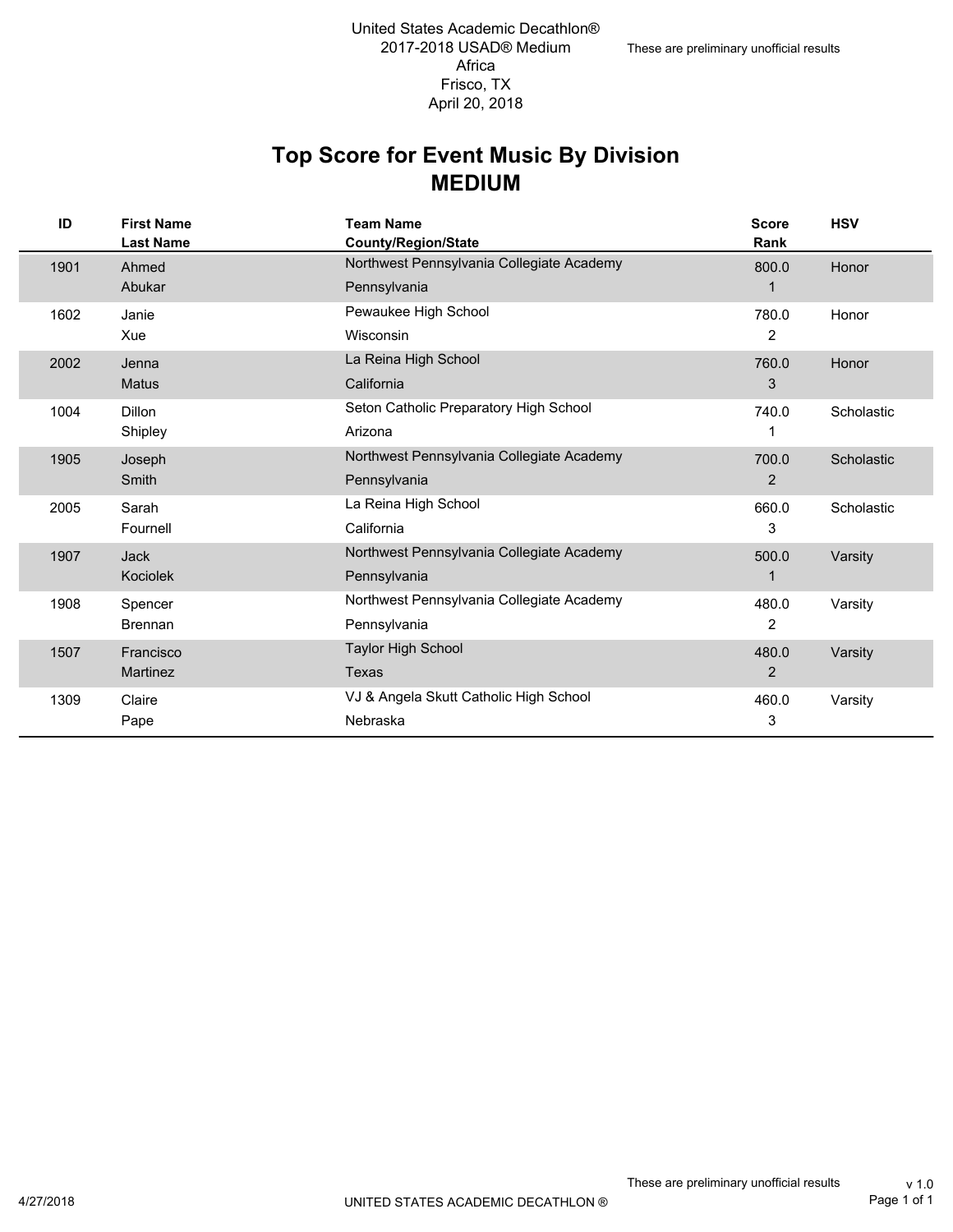#### **MEDIUM Top Score for Event Science By Division**

| ID   | <b>First Name</b><br><b>Last Name</b> | <b>Team Name</b><br>County/Region/State   | <b>Score</b><br>Rank | <b>HSV</b> |
|------|---------------------------------------|-------------------------------------------|----------------------|------------|
| 2002 | Jenna                                 | La Reina High School                      | 960.0                | Honor      |
|      | <b>Matus</b>                          | California                                |                      |            |
| 2001 | Erin                                  | La Reina High School                      | 900.0                | Honor      |
|      | Kistler                               | California                                | 2                    |            |
| 1901 | Ahmed                                 | Northwest Pennsylvania Collegiate Academy | 880.0                | Honor      |
|      | Abukar                                | Pennsylvania                              | 3                    |            |
| 1405 | <b>Theres</b>                         | Westwood Regional High School             | 900.0                | Scholastic |
|      | Alexander                             | New Jersey                                | 1                    |            |
| 1004 | <b>Dillon</b>                         | Seton Catholic Preparatory High School    | 740.0                | Scholastic |
|      | Shipley                               | Arizona                                   | 2                    |            |
| 1604 | Emily                                 | Pewaukee High School                      | 720.0                | Scholastic |
|      | Willis                                | Wisconsin                                 | 3                    |            |
| 2007 | Emma                                  | La Reina High School                      | 640.0                | Varsity    |
|      | Cowdrey                               | California                                |                      |            |
| 1309 | Claire                                | VJ & Angela Skutt Catholic High School    | 620.0                | Varsity    |
|      | Pape                                  | Nebraska                                  | 2                    |            |
| 1908 | Spencer                               | Northwest Pennsylvania Collegiate Academy | 580.0                | Varsity    |
|      | <b>Brennan</b>                        | Pennsylvania                              | 3                    |            |